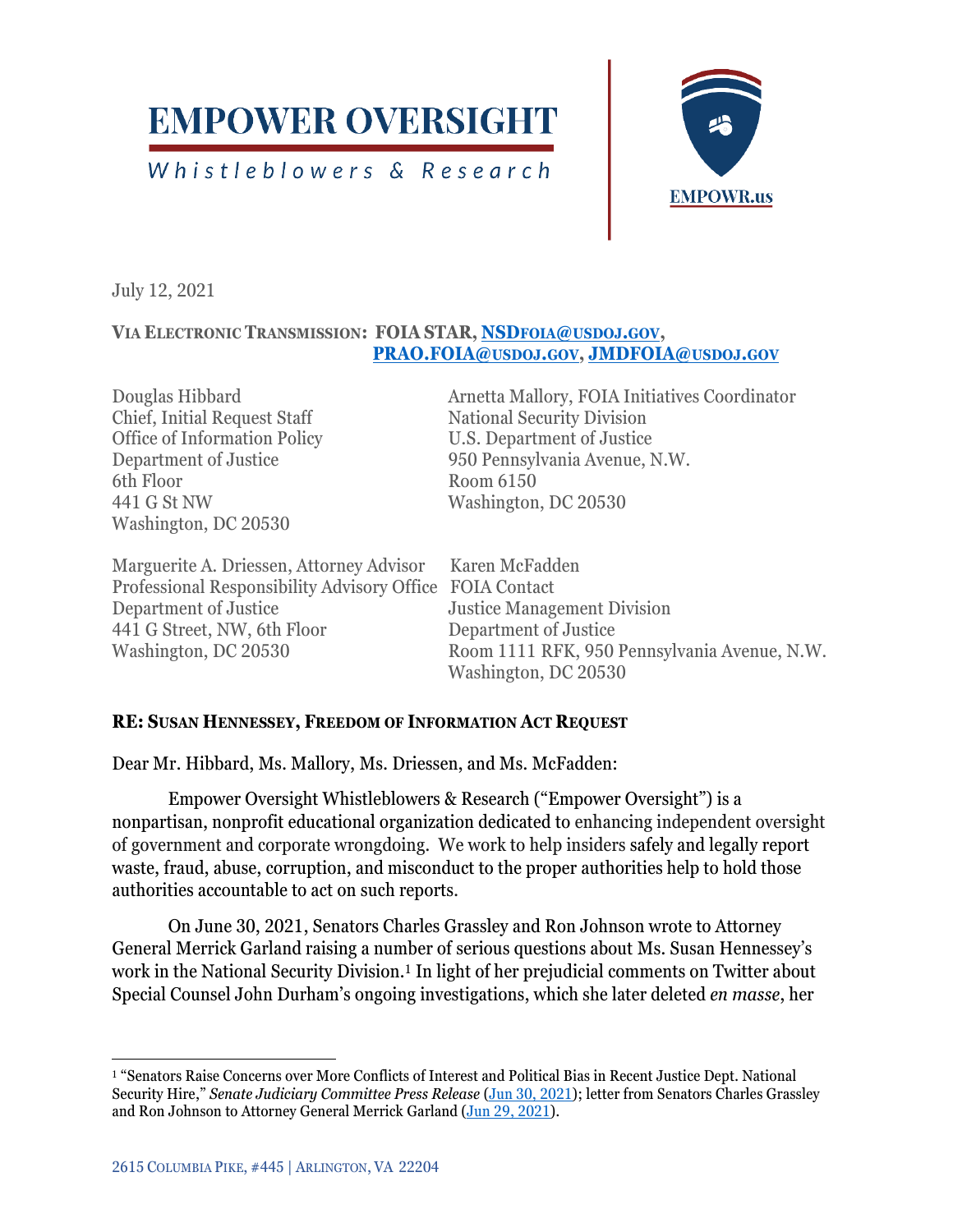ability to appear objective and impartial in any official duties related to those investigation is obviously in question.

There is an acute public interest in access to documents relating to the Justice Department's hiring of Ms. Hennessey, and what steps, if any, the Department has taken to mitigate the appearance that Ms. Hennessey's biases could interfere with Special Counsel Durham's independent work.

Accordingly, pursuant to the Freedom of Information Act, 5 U.S.C. § 552, please provide all records relating to:

- 1. the Justice Department's consideration and hiring of Ms. Hennessey, including all records related to her interest in joining the Department, consideration of her for any Department position, any statements of recommendation, evaluations of her qualifications, records relating to interviews with Ms. Hennessey, notes from any such interviews, and any offers of employment;
- 2. all forms completed by Ms. Hennessey in the application, hiring, and onboarding processes at Department of Justice;
- 3. all conflicts Ms. Hennessey reported or the Department assessed to apply to her;
- 4. all recusals applicable to Ms. Hennessey, including all records relating to any recusal or draft recusal of Ms. Hennessey from matters related to Special Counsel Durham's inquiry;
- 5. all records relating to Ms. Hennessey's deleted tweets;
- 6. all records to or from the relevant Justice Department Ethics Officials, including Michael Nannes or Cynthia Shaw, regarding Ms. Hennessey;
- 7. Ms. Hennessey's calendar entries from the first day of her employment at the Department to the present;
- 8. all records sent or received by Ms. Hennessey that include the terms "Durham," "Special Counsel," "Steele," "dossier," "Clinesmith, "or "Danchenko";
- 9. all records relating to Ms. Hennessey's previous employer, Lawfare, and leaks regarding Special Counsel Mueller's investigation.

Please ensure the Department's searches include all relevant custodians in the National Security Division, the Office of the Attorney General, the Office of the Deputy Attorney General, the Office of the Associate Attorney General, the Justice Management Division, the Professional Responsibility Advisory Office, the Department's Ethics Officials Michael Nannes and Cynthia Shaw, and the Department's White House Liaison.

## **Fee Waiver Request**

Empower Oversight requests a waiver of fees associated with processing this request, in keeping with 5 U.S.C.  $\S 552$  (a)(4)(A)(iii). The information sought is in the public interest because it is likely to contribute significantly to the public understanding of the operations or activities of the government. Empower Oversight is a non-profit organization as defined under